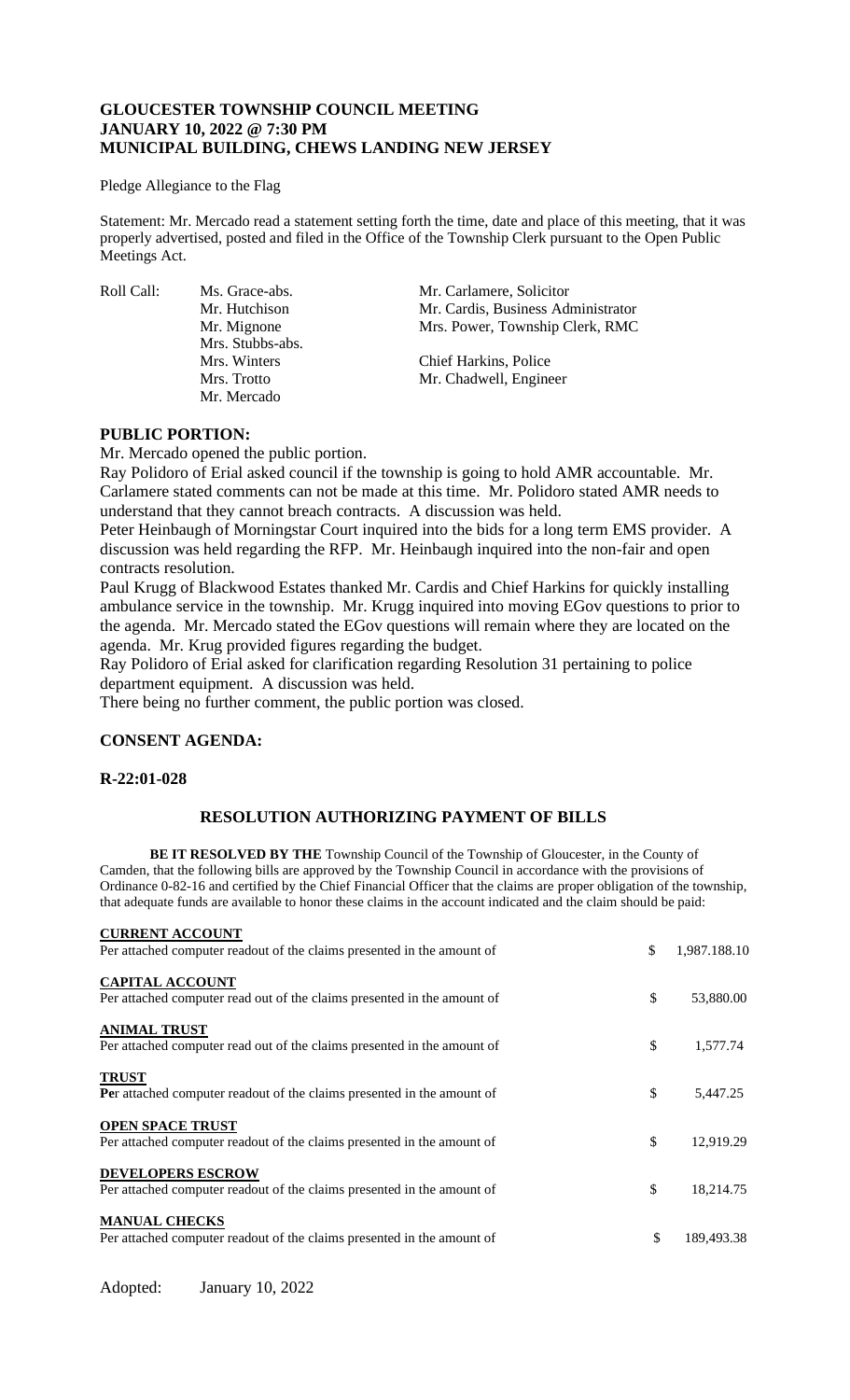ATTEST:

President of Council Orlando Mercado

Township Clerk, Nancy Power, RMC

\_\_\_\_\_\_\_\_\_\_\_\_\_\_\_\_\_\_\_\_\_\_\_\_\_\_

Mr. Hutchison made a motion to adopt, seconded by Mrs. Trotto. Roll call vote: All in favor. Motion carried. 5-0.

### **R-21:01-029**

# **RESOLUTION AUTHORIZING TAX ASSESSOR TO FILE, STIPULATE, SETTLE BOTH REGULAR AND ADDED/OMITTED TAX APPEALS, AND ROLL BACK TAX COMPLAINTS FOR THE TOWNSHIP OF GLOUCESTER**

**BE IT RESOLVED** by the Township Council of the Township of Gloucester, County of Camden, State of New Jersey that James Grandrimo, Tax Assessor for the Township of Gloucester, is hereby authorized to file, stipulate, settle both regular and Added/Omitted tax appeals and roll back tax complaints on behalf of the Township of Gloucester for the year 2022.

Adopted : January 10, 2022

\_\_\_\_\_\_\_\_\_\_\_\_\_\_\_\_\_\_\_\_\_\_\_\_\_\_\_

President of Council Orlando Mercado

\_\_\_\_\_\_\_\_\_\_\_\_\_\_\_\_\_\_\_\_\_\_\_\_\_\_\_\_\_

Township Clerk Nancy Power, RMC

Mr. Hutchison made a motion to adopt, seconded by Mrs. Trotto. Roll call vote: All in favor. Motion carried. 5-0.

### **R-22:01-030**

# **RESOLUTION AUTHORIZING THE AWARD OF NON-FAIR AND OPEN CONTRACTS**

**WHEREAS,** the Township of Gloucester has a need for various services as a non-fair and open contract pursuant to the provisions of N.J.S.A. 19:44A-20.4; and,

**WHEREAS,** the purchasing agent has determined and certified in writing that the value of the acquisition will exceed \$17,500; and,

**WHEREAS,** the anticipated term of this contract is 1 year; and

**WHEREAS**, the below listed business entities will provide their various goods and services for the 2021 and have completed and submitted a Business Entity Disclosure Certification which certifies that the below listed business entities have not made any reportable contributions to a political or candidate committee in the name of Gloucester Township in the previous one year, and that the contract will prohibit the below named business entities from making any reportable contributions through the term of the contract, and

| A Cut Above Tree Services     | Mobile Dredging            |
|-------------------------------|----------------------------|
| <b>Action Uniform Company</b> | National Paving Co, Inc.   |
| ADEMC Inc / ADI               | Nationwide Carpet Inc      |
| Amazon Capital                | NJ Recreation & Park Assoc |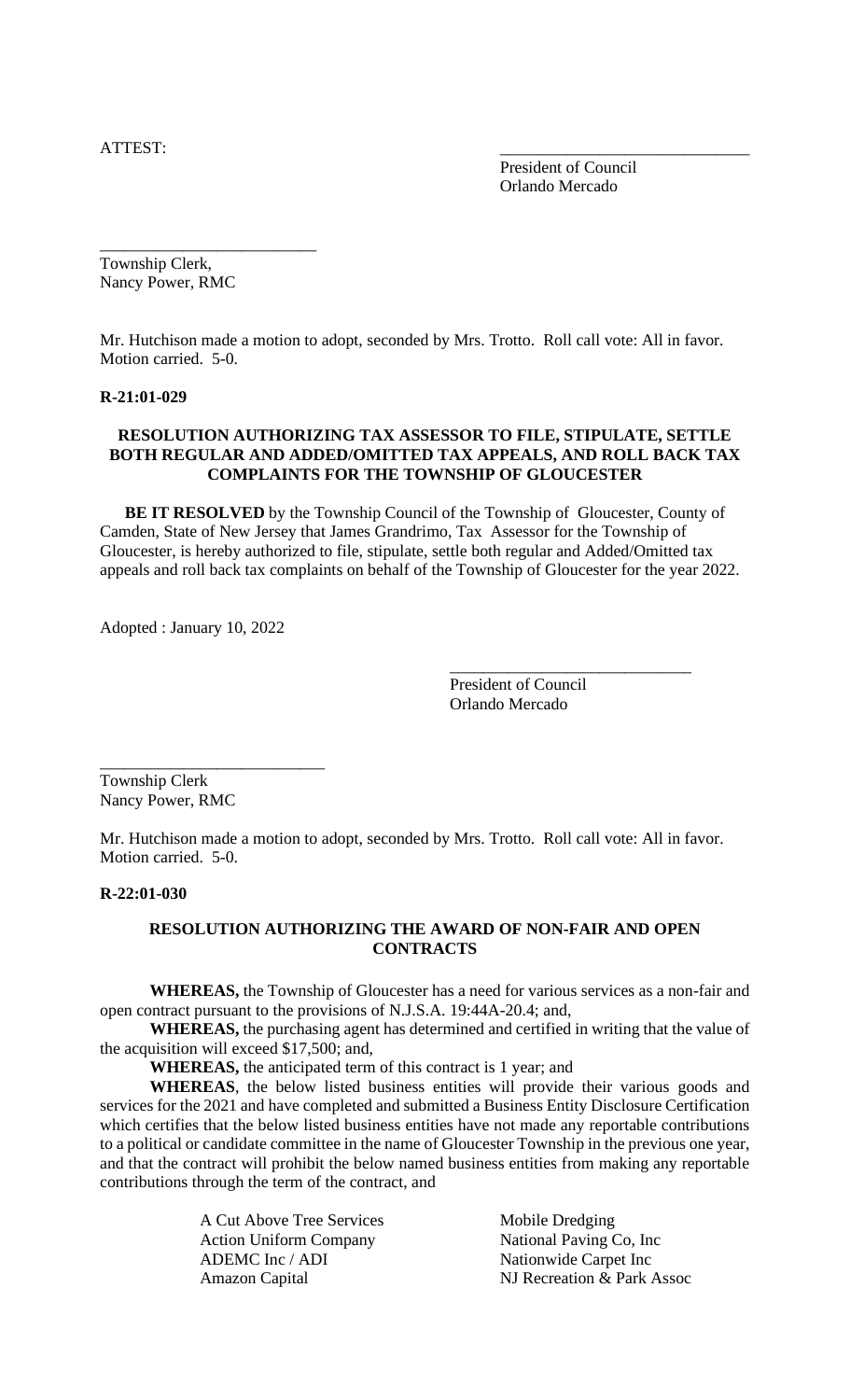Arthur Door Company<br>
Associated Building Spec Inc Print & Mail Co B-Safe Inc Security Lock Company B&B Tree Service, Inc Stella Contracting Inc Bialowas Concrete Const. Inc T & C Sports Cousins Concrete, LLC , The Illusion Maker CSI Tech Group The Activity Group Denny Septic Service Toshiba Business Solutions Diversified Vehicle Services. Uline Edmunds & Associates, Inc. VJ Landscaping II Exterior Images Visual Computer Solutions, Inc. Firestone Complete Auto Care Vortex Servies LLC Foley Rents, Inc W. Hargrove Demolition Inc Holden Facility Services James Tsougarakis K&H Construction LLC Koch 33 Marino General Construction Mechanics Auto Parts M & E Locksmith CCTV

Print & Mail Communication LLC AT Landscape Management LLC Security Lock & CCTV Installation

**NOW THEREFORE, BE IT RESOLVED** that the Mayor and Council of the Township of Gloucester authorizes the Purchasing Agent to enter into a contract with above named business entities as described herein; and,

**BE IT FURTHER RESOLVED** that the Business Disclosure Entity Certification and the Determination of Value be placed on file with this resolution in the Office of the CFO.

Adopted: January 10, 2022

\_\_\_\_\_\_\_\_\_\_\_\_\_\_\_\_\_\_\_\_\_\_\_\_\_\_\_\_\_\_

ATTEST:

President of Council Orlando Mercado

Township Clerk Nancy Power, RMC

Mr. Hutchison made a motion to adopt, seconded by Mrs. Trotto. Roll call vote: All in favor. Motion carried. 5-0.

### **R-22:01-031**

## **RESOLUTION AUTHORIZING THE TOWNSHIP OF GLOUCESTER THROUGH THE GLOUCESTER TOWNSHIP POLICE DEPARTMENT TO PARTICIPATE IN THE DEFENSE LOGISTICS AGENCY, LAW ENFORCEMENT SUPPORT OFFICE, 1033 PROGRAM TO ENABLE THE GLOUCESTER TOWNSHIP POLICE DEPARTMENT TO REQUEST AND ACQUIRE EXCESS DEPARTMENT OF DEFENSE EQUIPMENT.**

**WHEARAS,** the United States Congress authorized the Defense Logistics Agency (DLA) Law Enforcement Support Office (LESO) 1033 Program to make use of excess Department of Defense personal property making that personal property available to municipal, county and State law enforcement agencies (LEAs); and

**WHEARAS,** DLA rules mandate that all equipment acquired through the 1033 Program remain under the control of the requesting LEA; and

**WHEARAS,** participation in the 1033 Program allows municipal and county LEAs to obtain property they might not otherwise be able to afford in order to enhance community preparedness, response, and resiliency; and

**WHEARAS,** although property is provided through the 1033 Program at no cost to municipal and county LEAs, these entities are responsible for the costs associated with delivery, maintenance, fueling, and upkeep of the property, and for specialized training on the operation of any acquired property; and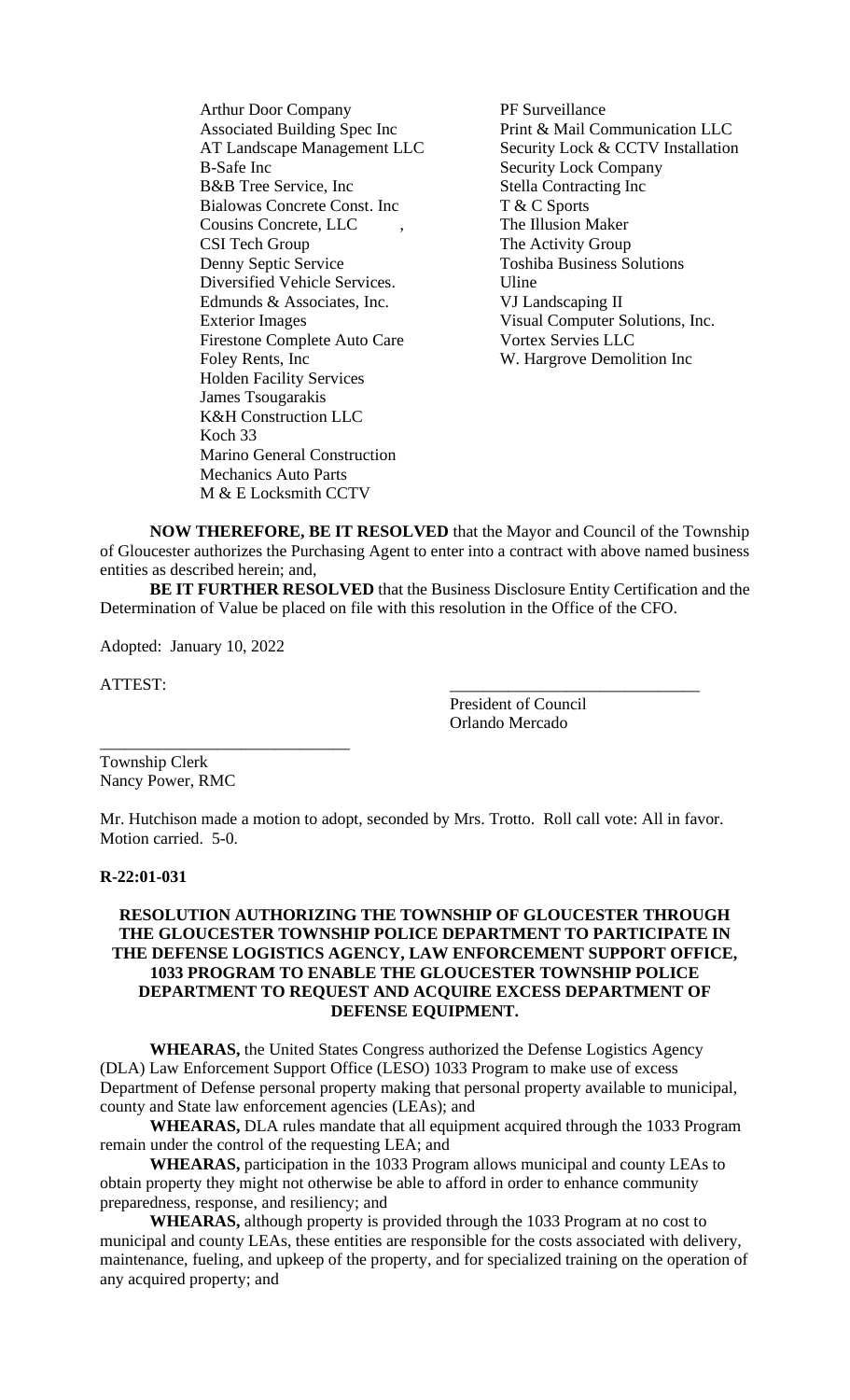**WHEREAS,** N.J.S.A. 40A:5-3-.2 requires that the governing body of the municipality or county approve, by a majority of the full membership, both enrollment in, and the acquisition of any property through, the 1033 Program; and

**NOW, THEREFORE BE IT RESOLVED** by the Township of Gloucester that the Gloucester Township Police Department is hereby authorized to enroll in the 1033 Program for no more than a one-year period, with authorization to commence on the 1<sup>st</sup> of January 2022 and terminate on the  $31<sup>st</sup>$  of December 2022; and

**NOW, THEREFORE BE IT FURTHER RESOLVED** that the Gloucester Township Police Department is hereby authorized to acquire items of non-controlled property designated "DEMIL A," which may include office supplies, office furniture, computers, electronic equipment, generators, field packs, non-military vehicles, clothing, traffic and transit signal systems, exercise equipment, farming and moving equipment, storage devices and containers, tools medical and first aid supplies, construction materials, lighting supplies, beds and sleeping mats, wet and cold weather equipment and supplies, respirators, binoculars, and any other supplies or equipment of an non-military nature identified by the LEA, if it shall become available in the period of time for which this resolution authorized, based on the needs of the Gloucester Township Police Department, without restriction; and

**BE IT FURTHER RESOLVED**, that the Gloucester Township Police Department is hereby authorized to acquire the following "DEMIL B through Q" property list in its entirety is hereby approved and hereto attached to this resolution; and

**BE IT FURTHER RESOLVED** that the Gloucester Township Police Department shall develop and implement a full training plan and policy for the maintenance and use of the acquired property; and

**BE IT FURTHER RESOLVED** that the Gloucester Township Police Department shall provide a quarterly accounting of all property obtained through the 1033 Program which shall be available to the public upon request; and

**BE IT FURTHER RESOLVED** that this resolution shall take effect immediately and shall be valid to authorize requests to acquire "DEMIL A" property and "DEMIL B through Q" property that may be made available through the 1033 Program during the period of time for which this resolution authorizes; with Program participation and all property request authorization to terminating on the 31<sup>st</sup> of December 2022.

Adopted: January 10, 2022

\_\_\_\_\_\_\_\_\_\_\_\_\_\_\_\_\_\_\_\_\_\_\_\_\_\_\_\_\_\_

President of Council Orlando Mercado

\_\_\_\_\_\_\_\_\_\_\_\_\_\_\_\_\_\_\_\_\_\_\_\_\_\_\_\_\_\_\_\_

Township Clerk Nancy Power, RMC

Mr. Hutchison made a motion to adopt, seconded by Mrs. Trotto. Roll call vote: All in favor. Motion carried. 5-0.

#### **R-22:01-032**

# **RESOLUTION SETTING FORTH THE DAYS IN WHICH THE ADMINISTRATION OFFICES WILL BE CLOSED FOR THE YEAR 2022**

| JANUARY 17th              | <b>MARTIN LUTHER KING DAY</b> |
|---------------------------|-------------------------------|
| FEBRUARY 21st             | PRESIDENT'S DAY               |
| $MAY$ 30 <sup>th</sup>    | <b>MEMORIAL DAY</b>           |
| JUNE $16th$               | <b>JUNETEENTH</b>             |
| $JULY$ 4 <sup>th</sup>    | INDEPENDENCE DAY              |
| SEPTEMBER 5 <sup>th</sup> | <b>LABOR DAY</b>              |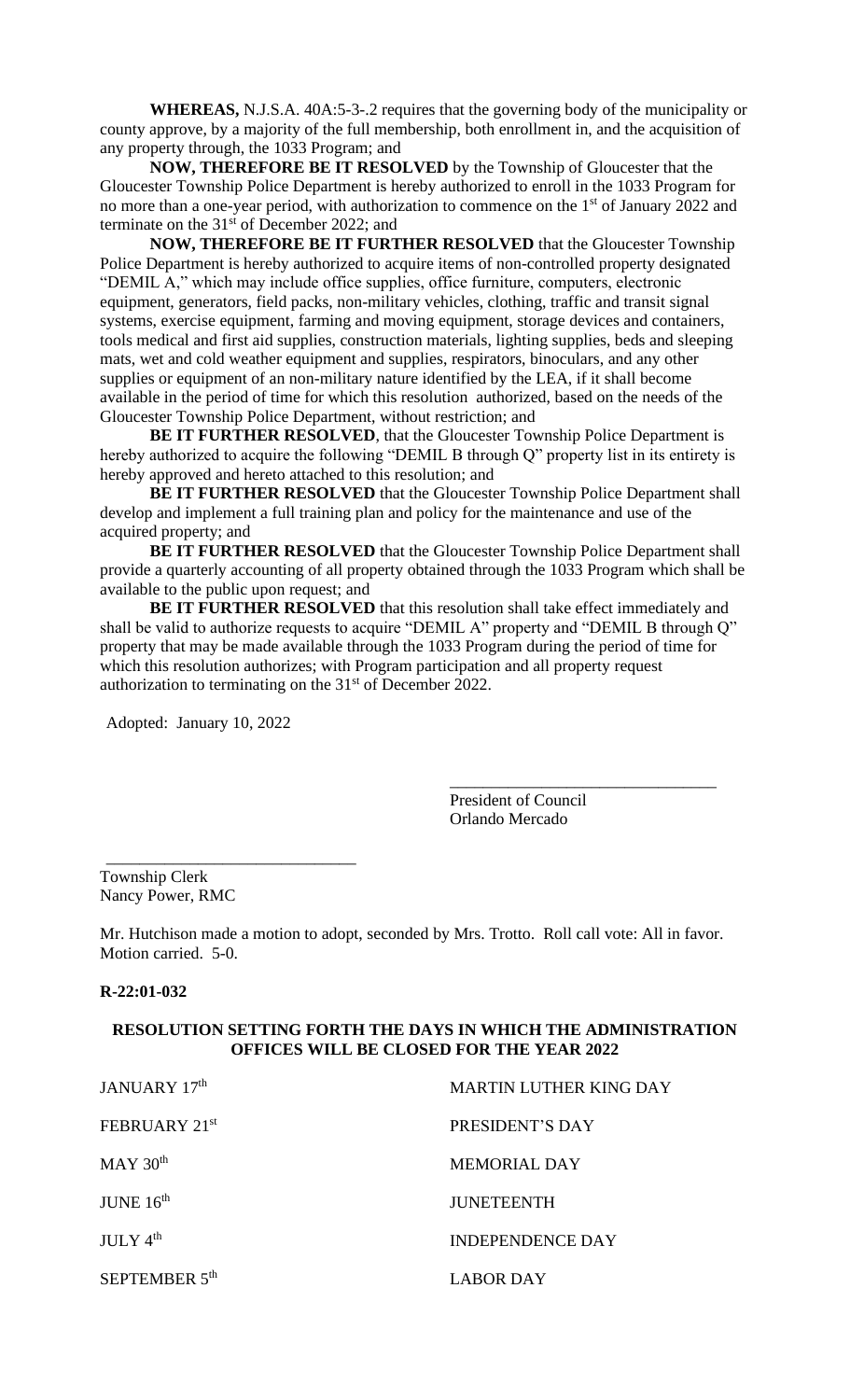OCTOBER 10<sup>th</sup> NOVEMBER 10<sup>th</sup> VETERAN'S DAY NOVEMBER 24<sup>th</sup>

Adopted: January 10, 2022

 COLUMBUS DAY THANKSGIVING DAY DECEMBER 22<sup>nd</sup> and 26<sup>Tth</sup> CHRISTMAS HOLIDAYS JANUARY 2<sup>nd</sup>, 2023 NEW YEAR'S DAY - 2023

> President of Council Orlando Mercado

\_\_\_\_\_\_\_\_\_\_\_\_\_\_\_\_\_\_\_\_\_\_\_\_\_\_

ATTEST:

\_\_\_\_\_\_\_\_\_\_\_\_\_\_\_\_\_\_\_\_\_\_\_\_\_\_\_\_ Township Clerk Nancy Power, RMC

Mr. Hutchison made a motion to adopt, seconded by Mrs. Trotto. Roll call vote: All in favor. Motion carried. 5-0.

# **R-22:01-033**

# **RESOLUTION AUTHORIZING RELEASE OF SECURITIES FOR UNION SQUARE BLOCK 17703 LOT 2.01 IN THE TOWNSHIP OF GLOUCESTER**

**WHEREAS**, the developer of Union Square has supplied the Township of Gloucester

with securities for the project located at Block 17703 Lot 2.01 in the Township of Gloucester;

and

**WHEREAS**, the Engineer has inspected this project and has given his report to the

Township Council of the Township of Gloucester;

**NOW, THEREFORE, BE IT RESOLVED** that the Township Council of the Township

of Gloucester does hereby authorize the release of the following Performance Guarantees upon

the posting of the associated Maintenance Guarantees to be held for a period of two years as

outlined below:

| Guarantee/Bond                                 | Amount       | <b>Maintenance Guarantee</b> |
|------------------------------------------------|--------------|------------------------------|
| <b>Public Facilities Performance Guarantee</b> | \$475,379.22 | \$168,505.89                 |
| Landscape Buffer Guarantee                     | \$50,790.00  | \$7,618.50                   |
| Safety & Stabilization Guarantee               | \$15,421.15  | No Maintenance               |
| Stormwater Management Maintenance              | N/A          | \$14,907.75                  |
| Adopted: January 10, 2022                      |              |                              |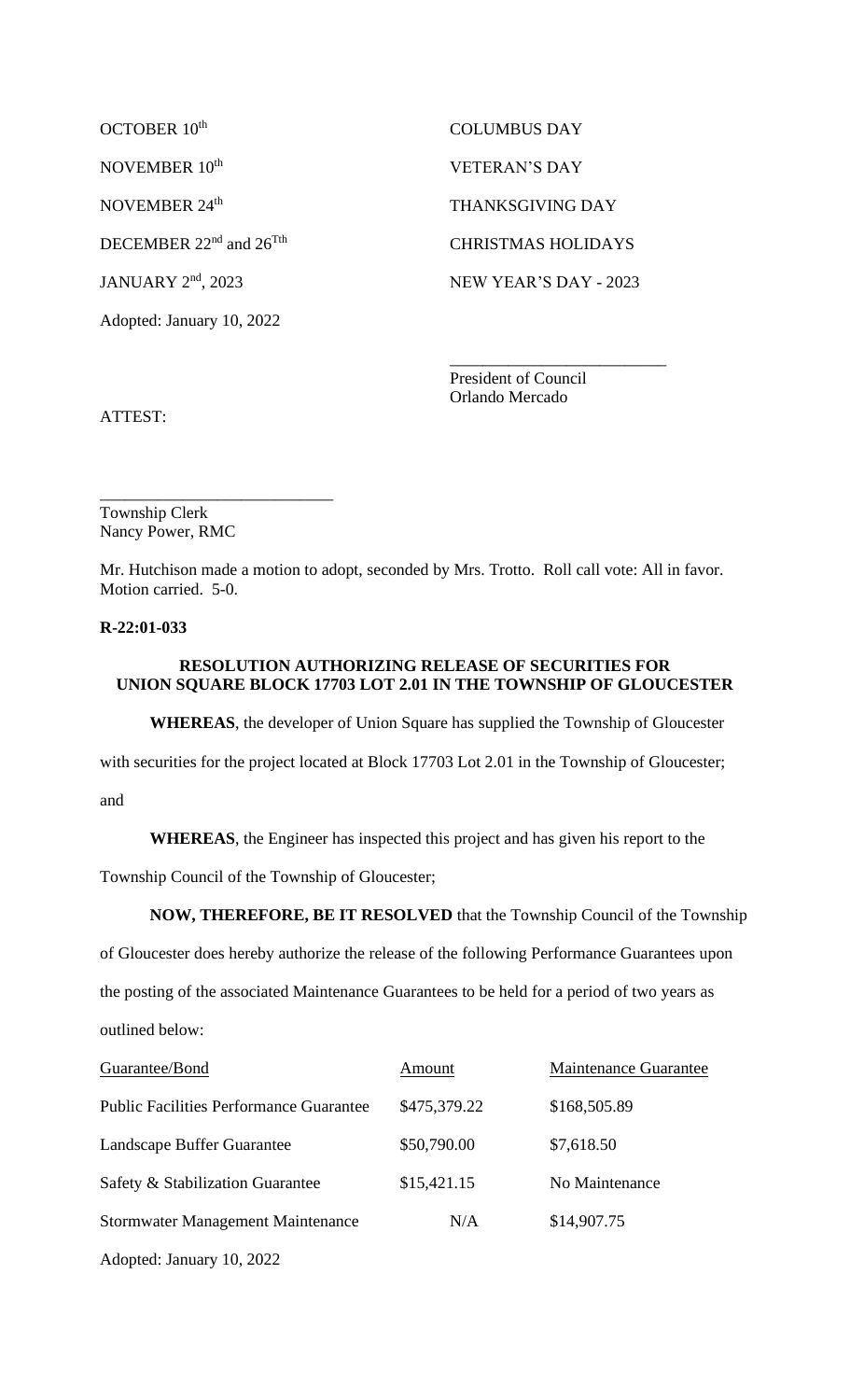President of Council Orlando Mercado

ATTEST:

Township Clerk Nancy Power, RMC

Mr. Hutchison made a motion to adopt, seconded by Mrs. Trotto. Roll call vote: All in favor. Motion carried. 5-0.

#### **R-22:01-034**

# **RESOLUTION APPOINTING MEMBERS TO THE GLOUCESTER TOWNSHIP MUNICIPAL UTILITIES AUTHORITY**

**BE IT RESOLVED** by the Township Council of the Township of Gloucester that the

following persons be and are hereby appointed to the Gloucester Township Municipal Utilities

Authority:

| <b>Frank Dintino</b> | 5 years | January 31, 2022 to December 31, 2026 |
|----------------------|---------|---------------------------------------|
| Alisa Smith          | 5 years | January 31, 2022 to December 31, 2026 |

Adopted: January 10, 2022

ATTEST:

President of Council Orlando Mercado

\_\_\_\_\_\_\_\_\_\_\_\_\_\_\_\_\_\_\_\_\_\_\_\_\_\_\_\_

Township Clerk Nancy Power, RMC

\_\_\_\_\_\_\_\_\_\_\_\_\_\_\_\_\_\_\_\_\_\_\_\_\_\_\_\_\_\_\_\_\_

Mr. Hutchison made a motion to adopt, seconded by Mrs. Trotto. Roll call vote: All in favor. Motion carried. 5-0.

**R-22:01-035**

# **RESOLUTION OF THE TOWNSHIP COUNCIL OF THE TOWNSHIP OF GLOUCESTER AUTHORIZING THE ACCEPTANCE OF DEDICATION OF PUBLIC STREETS FOR THE UNION SQUARE SUBDIVISION KNOWN AS BLOCK 16504, LOTS 10, 11 AND 12, JARVIS ROAD PER LAND DEVELOPMENT ORDINANCE O-19- 05**

**WHEREAS**, Land Development Ordinance O-19-05, Article IX, Section 905 (I.) titled "Acceptance of Publicly Dedicated Streets" authorizes the Township Council of the Township of Gloucester to accept dedication of certain streets, sidewalks, easements and rights of way by resolution; and

**WHEREAS**, the developer for Union Square Subdivision has submitted the "Final Plan of Lots" to be dedicated to the Township of Gloucester consisting of: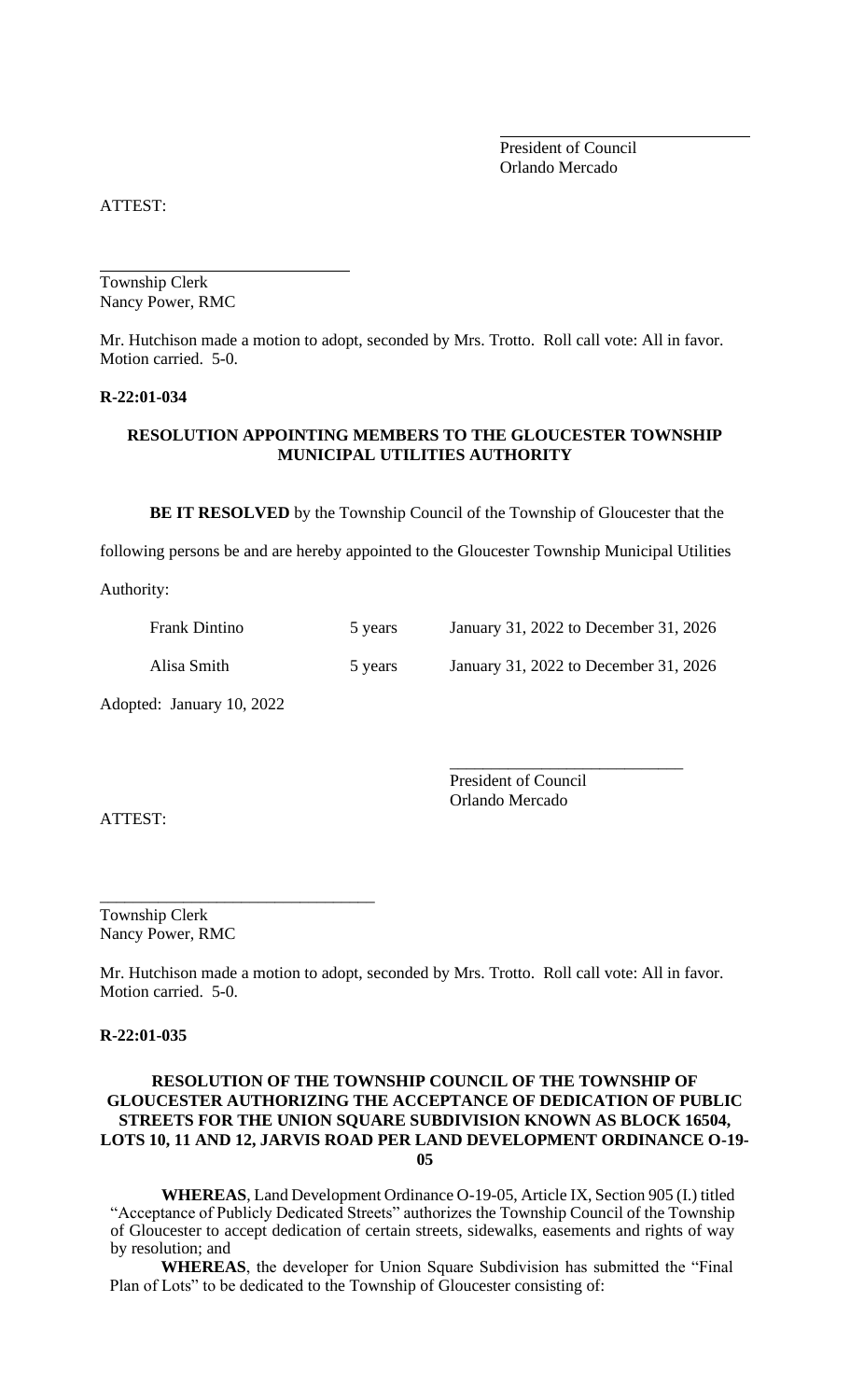- 1. Street Dedication Application
- 2. "Deed of Dedication for Right-of-Way"
- 3. "As-Built Plans"
- 4. "Confirmation of Installed Street Lights"

**WHEREAS**, the Township Engineer has inspected this project and has provided his report recommending the release of the Performance Guarantee to the Township Council of the Township of Gloucester; and

**WHEREAS,** the Township Solicitor has reviewed said dedications and hereby recommends the Township Council accept the "Deed of Dedication" from the Union Square Subdivision known as Block 16504, Lots 10, 11 and 12, Jarvis Road; and

**WHEREAS**, the Township Council of the Township of Gloucester finds it is in the best interest of the public health, safety, and general welfare of the residents of the Township of Gloucester to accept this dedication.

**NOW, THEREFORE, BE IT RESOLVED** by the Township Council of the Township of Gloucester, County of Camden, State of New Jersey authorizes the acceptance of the "Deed of Dedication for Right-Of-Way" conveying public street right of way from the Union Square Subdivision, Block 16504, Lot 10, 11 and 12, Jarvis Road.

Adopted: January 10, 2022

Council President Orlando Mercado

\_\_\_\_\_\_\_\_\_\_\_\_\_\_\_\_\_\_\_\_\_\_\_\_\_\_\_\_\_\_\_\_\_\_\_\_

ATTEST:

 Township Clerk Nancy Power, RMC

 $\overline{\phantom{a}}$  , which is a set of the set of the set of the set of the set of the set of the set of the set of the set of the set of the set of the set of the set of the set of the set of the set of the set of the set of th

Mr. Hutchison made a motion to adopt, seconded by Mrs. Trotto. Roll call vote: All in favor. Motion carried. 5-0.

### **REGULAR AGENDA:**

### **R-22:01-036**

### **RESOLUTION OF THE TOWNSHIP COUNCIL OF THE TOWNSHIP OF GLOUCESTER CONFIRMING THE SIGNING OF AN AGREEMENT WITH INSPIRA MEDICAL CENTERS, INC. TO PROVIDE EMERGENCY MEDICAL RESPONSE SERVICES (EMS) WITHIN THE JURISDICTION OF THE TOWNSHIP OF GLOUCESTER**

**WHEREAS,** the Township Council of the Township of Gloucester did authorize the signing of an agreement with American Medical Response Mid Atlantic, Inc. (AMR) to provide emergency medical response services (EMS) within the jurisdiction of the Township of Gloucester; and

**WHEREAS,** without advance notice to the Township of Gloucester, all emergency medical response services (EMS) being provided by American Medical Response Mid Atlantic, Inc. (AMR) ceased for reasons internal to American Medical Response Mid Atlantic, Inc. (AMR); and

**WHEREAS,** the Mayor and Township Council of the Township of Gloucester determined that as a result of the non-response by American Medical Response Mid Atlantic, Inc. (AMR), an emergency exists affecting the public health, safety, and welfare within the Township of Gloucester; and

**WHEREAS,** N.J.S.A.40A:11-6 authorizes the award of contracts without public advertising for bids when an emergency exists affecting the public health, safety, or welfare. And, noted, agreements for emergency medical services within the jurisdiction of the Township of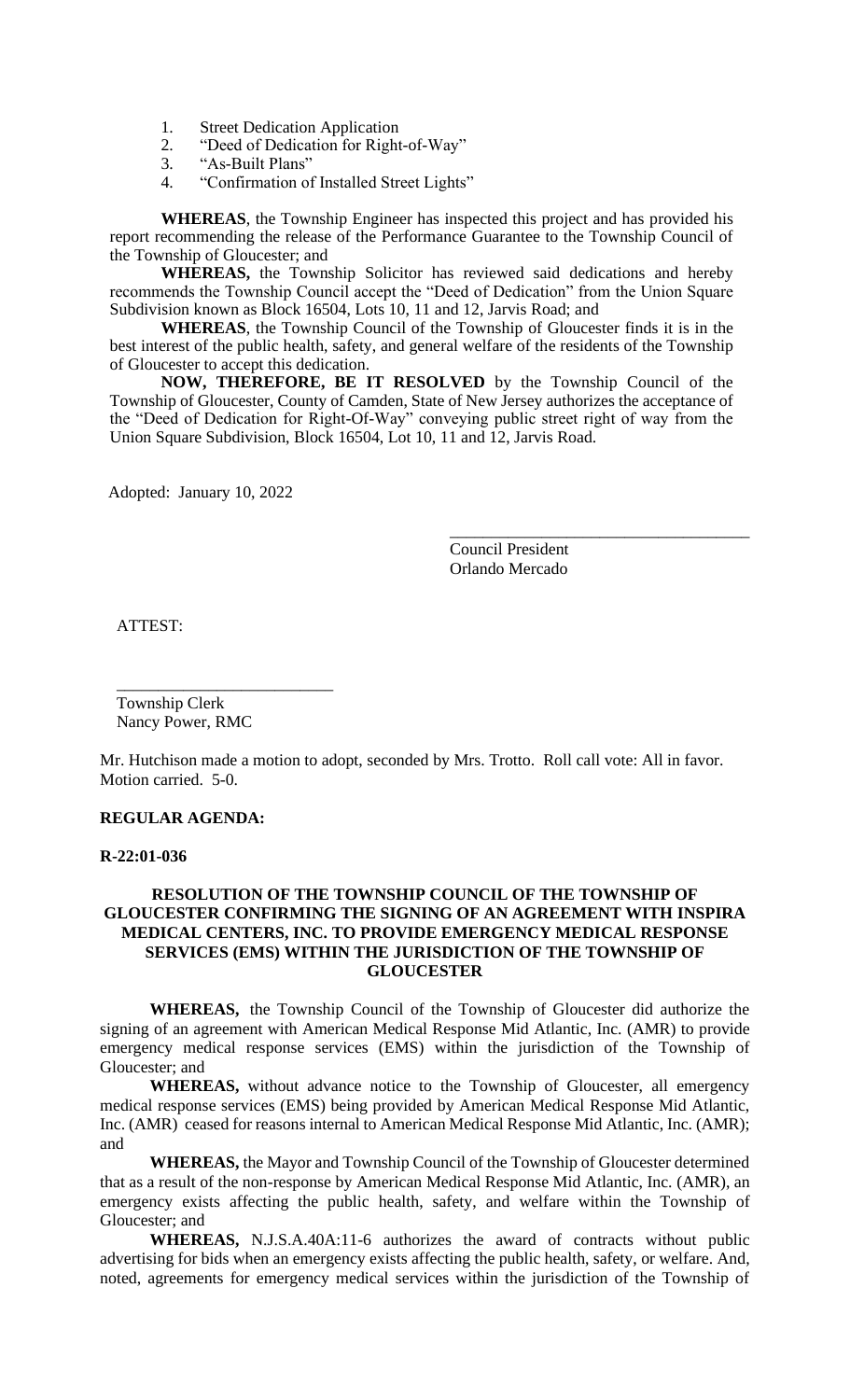Gloucester; and

**WHEREAS,** it was further determined that delaying adequate emergency medical response services (EMS) to secure public advertising for proposal would unreasonably increase the risk to the general health, safety, and welfare within the Township of Gloucester; and

**WHEREAS,** it is determined that it is in the best interest of the Township of Gloucester and protection of public health, safety, and welfare, that the Township of Gloucester enter into an agreement with Inspira Medical Centers, Inc. to provide emergency medical response services (EMS).

**NOW THEREFORE BE IT RESOLVED**, it is herein resolved that an emergency did exist that placed the general health, safety, and welfare within the Township of Gloucester at sufficient risk requiring immediate response.

**BE IT FURTHER RESOLVED,** that the Mayor and or Business Administrator of the Township of Gloucester are authorized to enter into an agreement with Inspira Medical Centers, Inc. to provide emergency medical services within the jurisdiction of the Township of Gloucester.

**BE IT FURTHER RESOLVED,** that the signing of an agreement with Inspira Medical Centers, Inc. is hereby confirmed.

Adopted: January 10, 2022

\_\_\_\_\_\_\_\_\_\_\_\_\_\_\_\_\_\_\_\_\_\_\_\_\_\_\_\_\_\_\_\_\_\_\_

President of Council Orlando Mercado

\_\_\_\_\_\_\_\_\_\_\_\_\_\_\_\_\_\_\_\_\_\_\_\_\_\_\_\_\_\_\_\_

ATTEST:

Township Clerk Nancy Power, RMC

Mr. Hutchison made a motion to adopt, seconded by Mrs. Trotto. Roll call vote: All in favor. Motion carried. 5-0.

#### **R-22:01-037**

# **RESOLUTION ADOPTING A TEMPORARY BUDGET FOR THE TOWNSHIP OF GLOUCESTER FOR 2022**

**WHEREAS**, N.J.S.A. 40A:4-19 provides that where any contract, commitment or payment is to be made prior to the final adoption of the annual Municipal Budget, Temporary Appropriations shall be made for the purposes and amounts required in the manner and time therein provided; and

**WHEREAS**, Temporary Appropriations shall be adopted within the first 30 days of the Municipality's fiscal year, and shall not exceed 26.25% of the prior's year's adopted Budget, exclusive of appropriations made for Debt Service, Capital Improvements and Public Assistance; and

**WHEREAS**, the total amount appropriated in the 2021 Municipal Budget, as detailed above, was \$64,904,239.38 and

**WHEREAS**, 26.25% of the above amount is \$16,912,656.99

**NOW, THEREFORE, BE IT RESOLVED**, that an additional sum of \$4,000,000.00 be appropriated for Debt Service, Capital Improvements and Public Assistance, for a total Temporary Budget of \$20,912,656.99.

**BE IT FURTHER RESOLVED**, by the Mayor and the Township Council, that following Temporary Appropriations be approved.

Adopted: January 10, 2022

\_\_\_\_\_\_\_\_\_\_\_\_\_\_\_\_\_\_\_\_\_\_\_\_\_\_\_\_\_

President of Council Orlando Mercado

\_\_\_\_\_\_\_\_\_\_\_\_\_\_\_\_\_\_\_\_\_\_\_\_\_\_\_\_\_\_

ATTEST: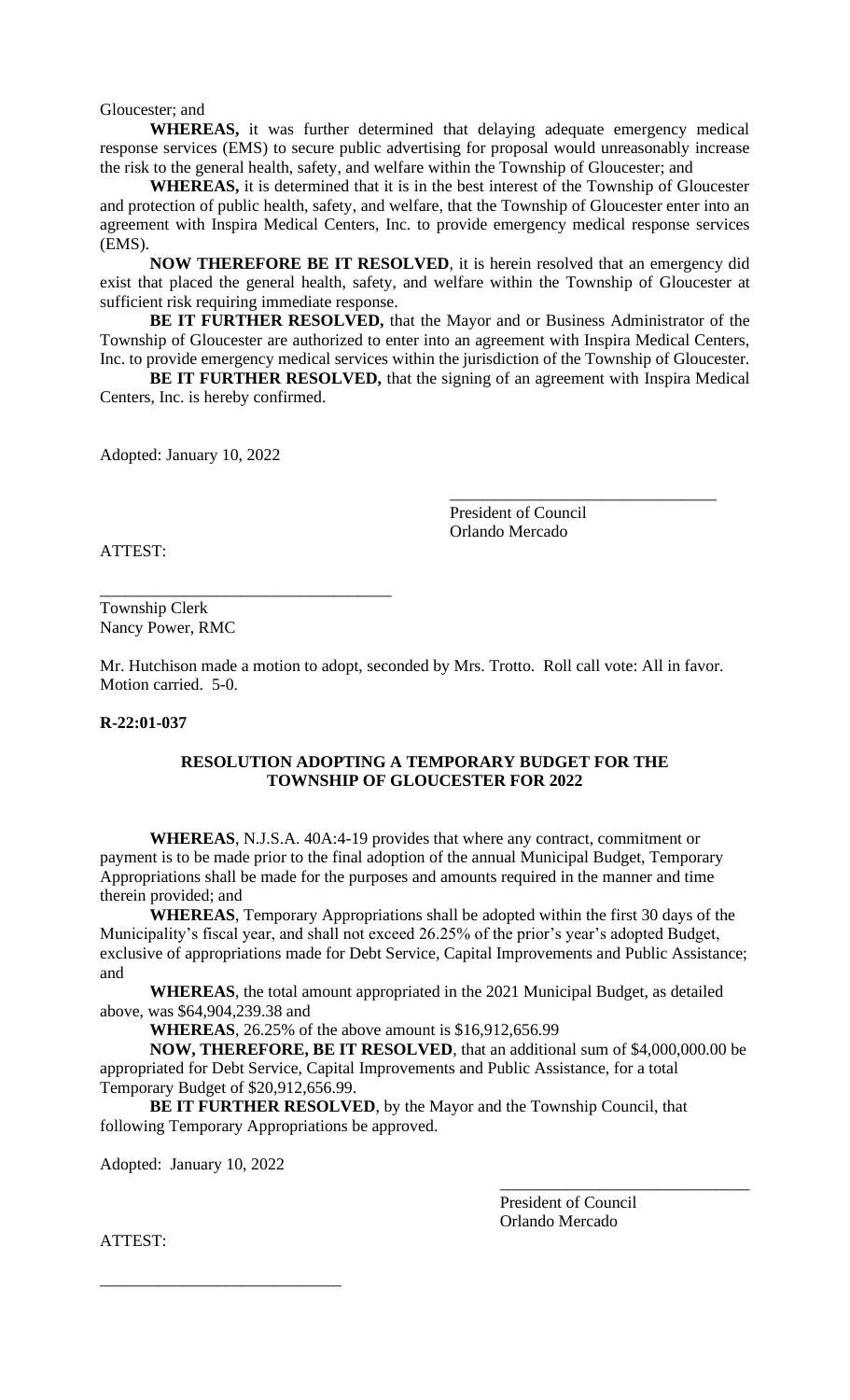Township Clerk Nancy Power, RMC

Mr. Hutchison made a motion to adopt, seconded by Mrs. Trotto. Roll call vote: All in favor. Motion carried. 5-0.

#### **R-22:01-038**

### **RESOLUTION OF CONSENT**

**WHEREAS,** the Mayor-Council Plan B form of government under the provisions of the optional Charter Law States, "The executive power of the Municipality shall be exercised by the Mayor", and

**WHEREAS,** the Mayor has, after consultation with members of Council, appointed the following persons to the positions named, and the terms as set forth beside their name:

### **Directors**

the Mayor of the Township of Gloucester.

\_\_\_\_\_\_\_\_\_\_\_\_\_\_\_\_\_\_\_\_\_\_\_\_\_\_\_\_\_\_\_\_\_\_\_\_\_

Vincent Borrelli Dir. Community Development 4 years

**NOW, THEREFORE, BE IT RESOLVED** by the Township Council of the Township of Gloucester, that the consent of the Council be and is hereby given to the above appointments of

Adopted: January 10, 2022

President of Council Orlando Mercado

\_\_\_\_\_\_\_\_\_\_\_\_\_\_\_\_\_\_\_\_\_\_\_\_\_\_\_\_\_\_\_\_\_\_\_

ATTEST:

Township Clerk Nancy Power, RMC

Mr. Hutchison made a motion to adopt, seconded by Mrs. Trotto. Roll call vote: All in favor. Motion carried. 5-0.

### **GT E-GOV ACCESS:**

Maurice Chandler of Kearsley Road asked council the following questions:

*Hello, I am contacting you in regards to our desperate need of a snow plow for you tax paying residents. We need a snow plow for us at 1485, 1489, and 1493 Kearsley Road. A snow plow doesn't plow us out and we pay our expensive property taxes like the rest of the residents in Gloucester County. This request is on behalf of the residents who reside at 1485, 1489, and 1493 Kearsley. We would appreciate some help with this matter. Thank you.* Mr. Mercado explained the residents reside on a private driveway that public works is not permitted to plow.

Denise Coyne of Chews Landing Road asked council the following questions:

*Will you be hiring a director of Community Development to replace Ken Lechner?* Mr. Mercado stated yes, Vince Borelli.

### **PUBLIC PORTION:**

Mr. Mercado opened the public portion.

Brian Burns of Erial asked for an update regarding the Hayes property. A discussion was held. Mr. Burns inquired into the solar panels at the landfill. Mr. Carlamere explained.

Shaunessy Smithman of Millbridge Gardens expressed her concerns regarding a bird nest that was removed when trees were cut back and suggested using open space to assist birds with nests and provide a burial ground for stillborn children. Mr. Mercado stated he and council will have to review this.